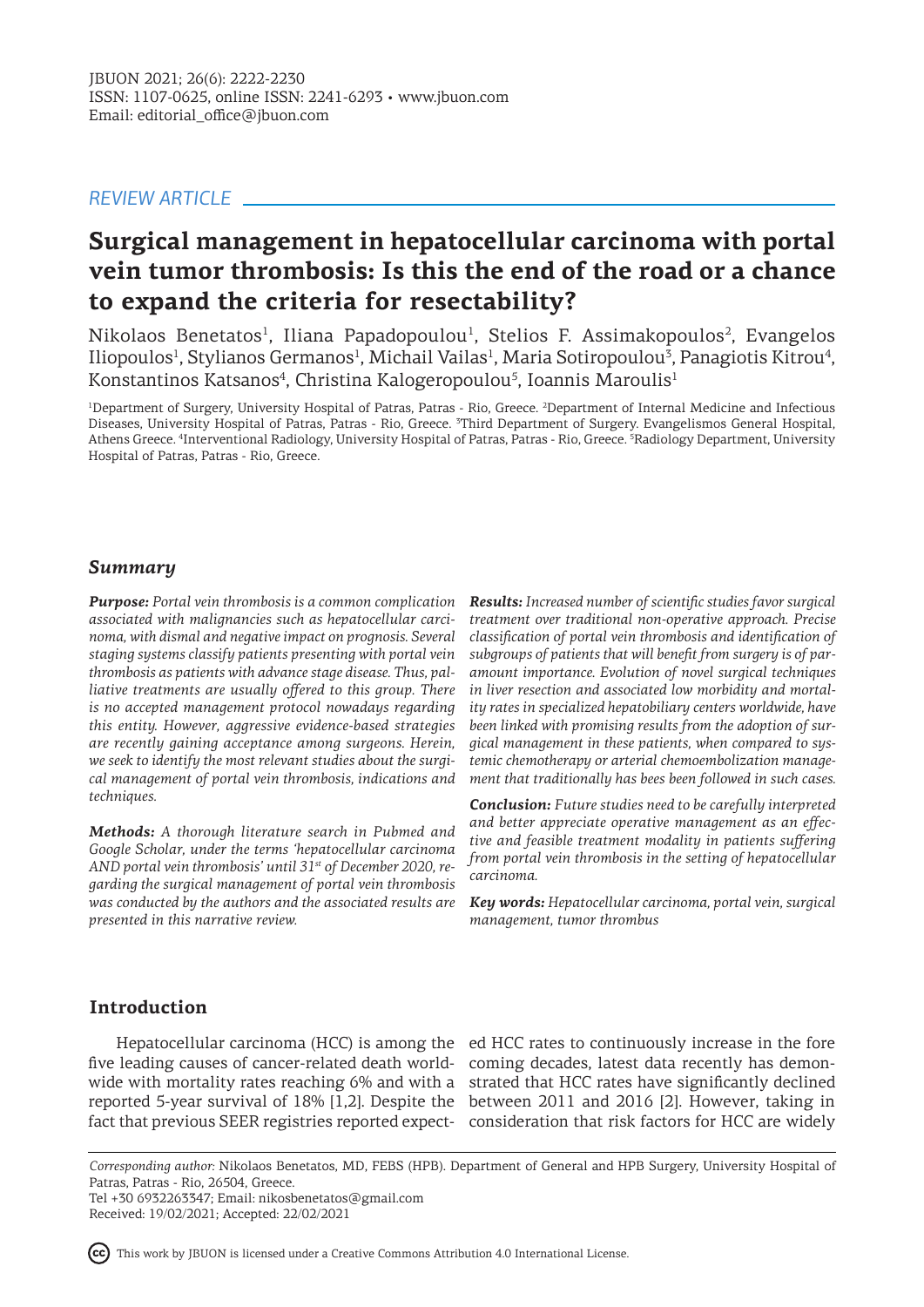known and screening strict protocols are usually implemented to identify early-stage HCC, 70% to 80% of patients are still diagnosed at an advanced stage [3].

Hepatocellular carcinoma is characterized by its propensity to invade the vasculature within the liver, especially portal vein tributaries or even the main trunk of portal vein. Porta vein tumor thrombosis (PVTT) is the most common form of macrovascular invasion of HCC with a prevalence rate ranging from 10% to over 60% [4-8] and median survival of 2.7-4.0 months, when tumor remains untreated [8,9]. On the other hand, a fact that needs to be emphasized is that many cases of portal vein thrombosis in HCC patients are not the result of tumor thrombus. More specifically, cirrhotic patients usually present with non-neoplastic portal vein thrombosis with an incidence that ranges between 0,6 to 11% and therefore prompt differentiation from PVTT is of great importance [5].

The prognosis of patients with hepatocellular carcinoma (HCC) is multifactorial and depends on both tumor and liver factors [10]. Tumor diameter, multifocality, PVTT, and alpha-fetoprotein (AFP) blood levels are the most important factors related to prognosis. Among these, PVTT reflects tumor aggressiveness and limits standard treatment options such as liver resection or transplantation. In addition, consequences on residual liver function cannot be overlooked [7,11]. According to the treatment guidelines of the American Association for the Study of the Liver Disease/Barcelona Clinic for Liver Cancer (AASLD/BCLC) Staging System PVTT, is considered an advanced stage of the disease with dismal prognosis and the proposed treatment options are limited nowadays to chemotherapy, with median survival time of 10.7 months [6,12].

Multiple treatment options exist in treating small HCCs in well compensated cirrhosis, classified as extremely early and early stage HCCs. Among these, surgery is seeming feasible and effective, with more favorable outcomes when compared to non-surgical approaches, achieving 77.2 to 91.5 % overall survival [13,14]. However, to date, the surgical strategy for HCC with PVTT remains controversial. As a result of recent advances in surgical techniques and perioperative management, aggressive surgical resection for HCC with vascular invasion has been proposed, in order to improve the survival benefit in this group of patients [12,15-18].

In real life experience, the adherence to international guidelines for HCC treatment is far from being worldwide applied, with many surgeons worldwide follow personalized approaches on a case-by-case basis. It seems that there is scarce evidence of survival benefit provided by therapeutic approach of HCC beyond the guidelines, if individualized approach is implemented. Due to the fact that, the nature of advanced HCC remains heterogeneous, there is a need to expand the treatment options individualized therapeutic strategies applied in selected group of patients [12,15].

# **Current stage classification of HCC and controversies of clinical guidelines**

Different staging systems exist regarding disease stage classification associated with prognosis and survival in patients with HCC. Each stage has been linked with specific treatment guidelines, and different treatments are offered to different subgroups of patients [19, 20]. Liver transplantation (LT), surgical resection and ablation techniques are considered the most effective treatment modalities, which benefit patients with an early-staged tumor (BCLC 0/A). Patients with greater tumor burden confined to the liver (stage BCLC B-C), who are not indicated for radical treatments, could still benefit from local treatments as arterial chemoradioembolization (TACE-TARE) or oral treatment with the multi-kinase inhibitor (sorafenib) [ 20]. However, therapeutic algorithms for HCC recommended by international study groups depend on several parameters, as scarcity of liver donors for LT, identification or not of early tumors, performance status of the patients. These factors play a pivotal role in the risk benefit ratio, when nontransplant curative treatments are implemented [20]. Most staging systems classifying HCC with PVTT as an advanced stage disease. Non-surgical treatments, including molecular targeted therapy, TACE, TARE or best supportive care are the main therapeutic methods used in many centers, especially in the West [6]. Moreover, the European Association for the Study of the Liver (EASL) and the American Association for the Study of the Liver (AASLD) guidelines classify HCC with PVTT based on Barcelona Clinical Liver Cancer criteria (BCLC) as stage C, and recommend systemic therapy with sorafenib [14,21-23]. According to this algorithm, liver resection is not the optimal treatment option for patients with advanced stage disease. Instead, surgical management is limited to patients with early-stage tumors [24].

On the other hand, there are scientific studies showing that liver resection for HCC with PVTT could provide significant survival benefit and may be advantageous in terms of avoiding liver failure secondary to tumor thrombus [12,25-27]. Under this view, most medical centers in Asian countries, which have the highest HCC prevalence worldwide, follow approaches expanding EASL/AASLD guide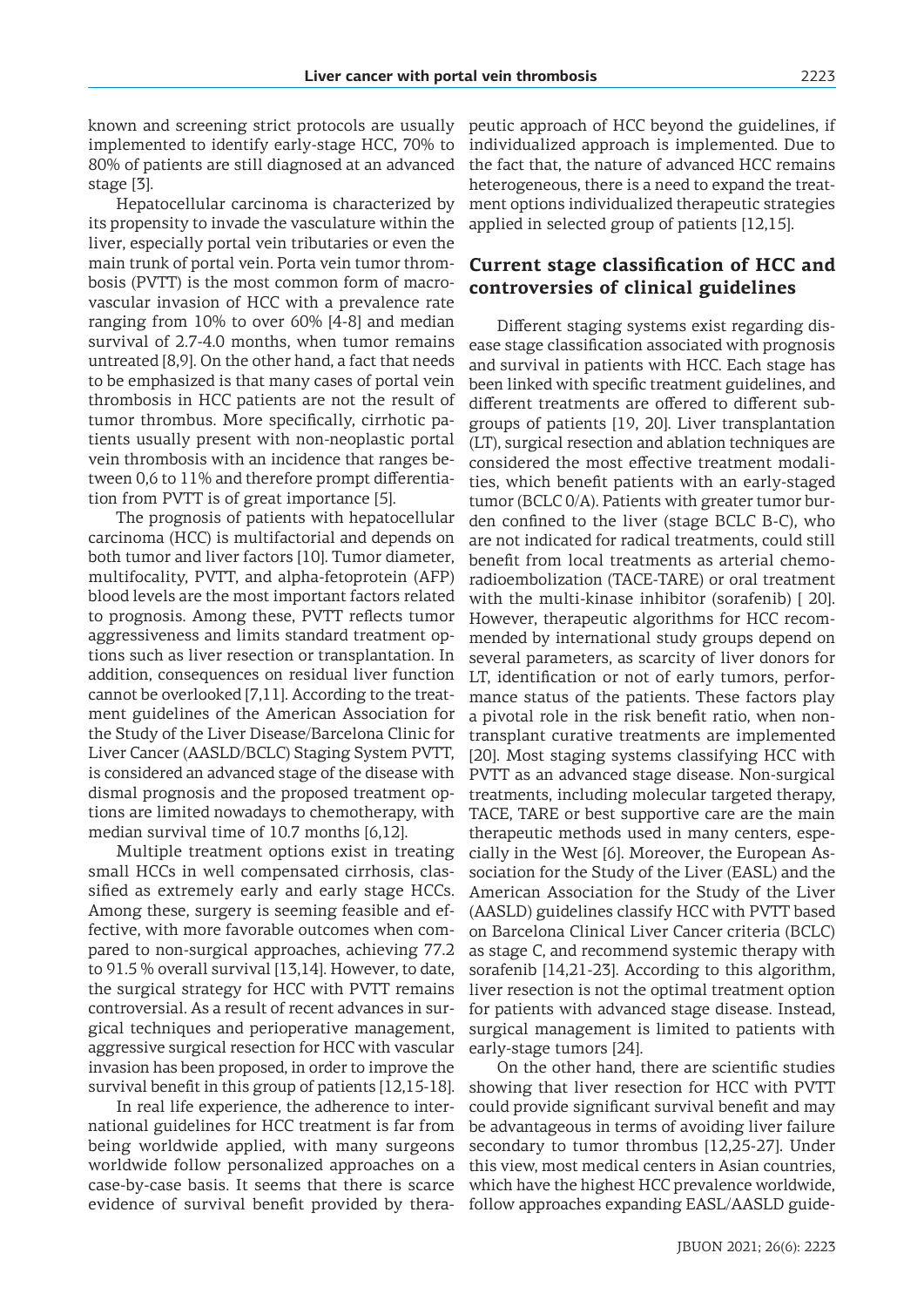lines. East-Asian countries through a multidisciplinary approach have expanded the indications for surgery with satisfactory outcomes in selected patients with BCLC stage C against sorafenib monotherapy [22,28,29]. According to different study groups, the benefits of liver resection have been accepted for selected patients with HCC harboring PVTT and are implemented in their treatment guidelines [30-32]. Moreover, the recent management guidelines from the AASLD recognizes that the definition of operability and resectability is quite heterogeneous and could differ significantly in clinical practice. Taking into account that growing evidence has reported the potential advantage of resection beyond early BCLC stages, the role of strict treatment guidelines needs to be reconsidered among pioneers worldwide. In high-volume centers, different treatments are assigned to different groups of patients, creating a great overlap between recommended therapies and prognostic stages in daily clinical practice [14,24,33].

## **Mechanisms of PVTT formation**

The mechanism of PVTT formation is not entirely understood and until recently has not been elucidated. Many factors are implicated in this process, with hemodynamics and biology factors playing an important role. Among researchers, the mechanical force seems to be of greater importance, when compared to biological cancer cell factors to determine the metastatic route. Apart from the traditional belief that cancer cells directly infiltrate the venous wall and grow into the portal vein, researchers have identified PVTT distant from the liver tumor demonstrating that the mechanism is much more complex [34]. Is been advocated that a tumor microenvironment in cirrhotic patients plays a major role, and not only genetic or biological related factors are drafting the pattern of vascular invasion. The complex mechanism of PVTT is associated with hepatic artery-portal fistula (HAPVF) and a portal vein counter current (PVCC) and this hypothesis has been demonstrated in PVTT patients before [35].

PVCC mechanisms of formation can be briefly summarized as follows: HCC nodules might block central veins and feeding arteries to the cancer nodules which communicate with small portal branches. The high pressure creates a system with regional portal hypertension, increased pressure in sinusoids, which in turn causes HAPVF and PVCC. Tumor vessels transform to drainage channels and cancer cells migrate intra-hepatically through these reversal blood flows. These cells are prone to

[36]. On the other hand, biology of the tumor cell exhibits functions not entirely understood. This is probably the reason why HCC patients rarely present with splenic or hepatic vein thrombosis. Studies have shown that portal vein blood inhibit the apoptosis and promote the migration and invasion of CSQT-2 cells. In addition, portal vein blood could up-regulate the expression of matrix metalloproteinase-2 (MMP-2) which is considered to be strongly associated with tumor metastasis [37]. Moreover, lower concentrations of IL 12 in portal vein serum could be linked with negative effect on the apoptosis of PVTT originated cells. The aforementioned molecular alterations suggest that the microenvironment of portal venous system could be able to enhance the infiltrative capacity of HCC cells. Additionally, the transformation of macrophages activated by the tumor environment and the release of several growth factors that could promote tumor metastasis need to be further studied [34,35].

#### **Classification of PVTT**

implantation in the obstructed portal vein branches for Type 4 patients (p<0.0001) [39]. Furthermore, In the presence of PVTT a careful selection is paramount, when curative aggressive invasive treatment is advocated. In order to be able to identify subgroups of patients who could benefit from surgery a universal classification of PVTT is required. Various classification systems have been used by several centers especially in the East, where major complicated operations for advance stage HCC are more often performed. In this regard the Liver Cancer Study Group of Japan (LCSGJ) [31] developed a macroscopic classification of HCC with PVTT: Vp0, no PVTT; Vp1, a PVTT distal to, but not in, the second-order branches of the portal vein; Vp2, PVTT in the second-order branches; Vp3, the presence of a PVTT in the firstorder branches; Vp4, the presence of a PVTT in the main portal vein or a contralateral portal vein branch or both. For the first two stages surgical resection was deemed a feasible approach, while selected Vp3 or Vp4 patients could receive surgical resection with a 5-year survival of 18.3% [31,38] (Table 1). Further attempts to correlate overall survival and the stage of PVTT after liver resection have been proposed. Shi et al [39] have classified PVTT known as Cheng's classification including stages from Type I to type IV according to PVTT extension (Table 2). The 1-, 2-, and 3-year OS rates were 54.8%, 33.9% and 26.7% for Type I patients, respectively. For type II OS was 36.4%, 24.9% and 16.9% respectively, 25.9%, 12.9% and 3.7% for Type 3 patients, and 11.1%, 0% and 0%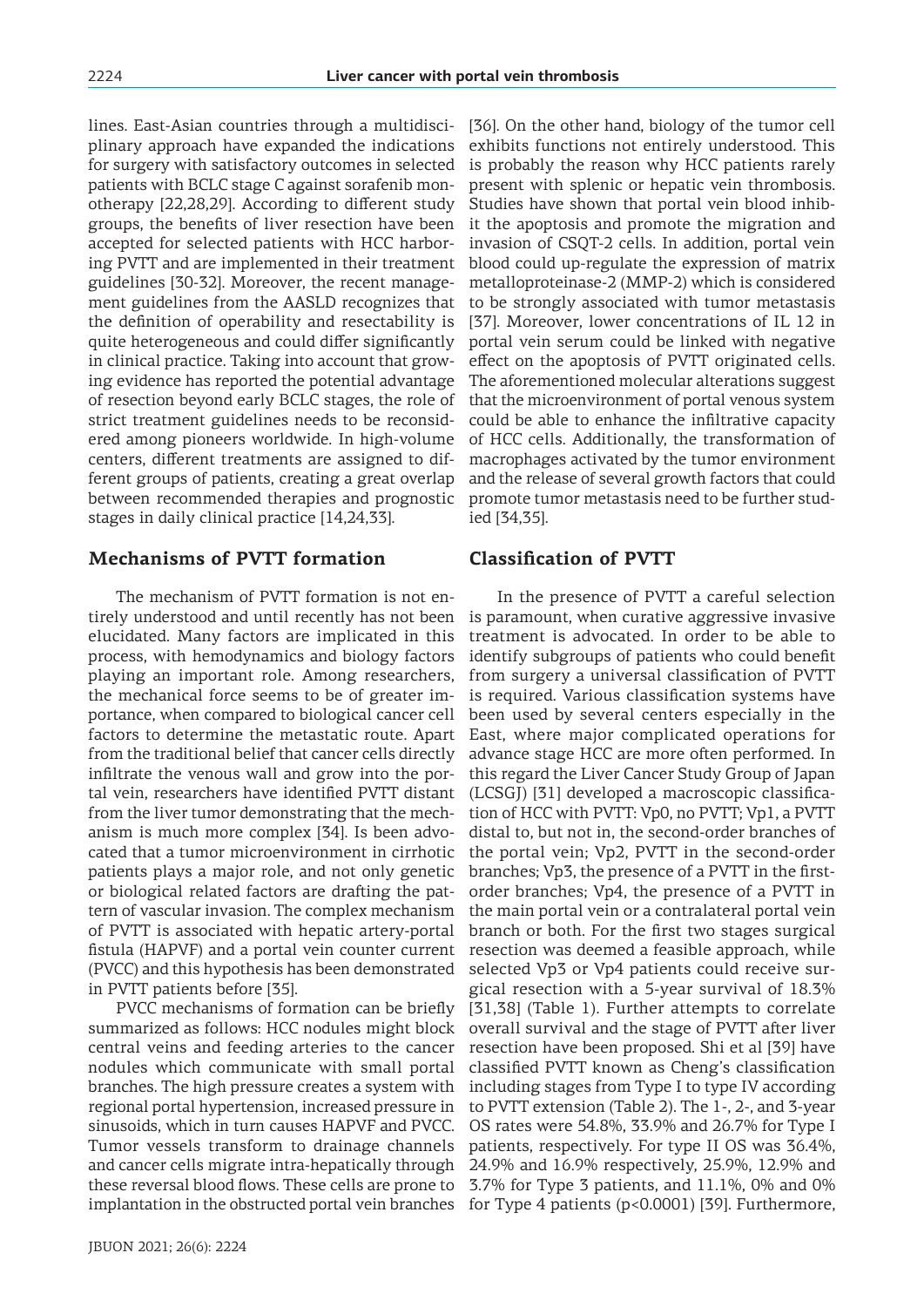|               | Microscopic | Segmental | $2nd$ order PV branch | Left or right PV                                                 | Main PV | SMV |
|---------------|-------------|-----------|-----------------------|------------------------------------------------------------------|---------|-----|
|               | <b>PVTT</b> | branch    |                       |                                                                  |         |     |
| Cheng $[39]$  | I0          |           |                       | Н                                                                | Ш       | IV  |
| LCSCJ [31]    |             | Vp1       | Vp2                   | Vp3                                                              | Vp4     |     |
| Xu [40]       |             | B         | A (or both L/R PV     |                                                                  |         |     |
| Chen $[41]$   |             | Α         |                       | A $(\leq lcm$ of resection line) B (or $>lcm$ of resection line) |         |     |
| Fukumoto [22] |             | floating  | Floating/expansive    | expansive                                                        |         |     |

**Table 1.** Classification status of PVTT in HCC according to current available systems

|  |  | Table 2. Cheng's Classification of PVTT |  |  |  |  |
|--|--|-----------------------------------------|--|--|--|--|
|--|--|-----------------------------------------|--|--|--|--|

| Types                                                      | Subtypes                                                                         |  |  |  |
|------------------------------------------------------------|----------------------------------------------------------------------------------|--|--|--|
| Type I0: PVTT found under microscopy                       |                                                                                  |  |  |  |
| <i>Type I:</i> PVTT in segmental branches or above         | <i>Type Ia: segmental or above</i>                                               |  |  |  |
|                                                            | <i>Type Ib:</i> segmental branches extending to sectoral branch                  |  |  |  |
| <i>Type II:</i> PVTT involving right/left portal vein      | Type IIa: PVTT right/left portal vein                                            |  |  |  |
|                                                            | <i>Type IIb:</i> PVTT involving both left and right portal veins                 |  |  |  |
| <i>Type III:</i> PVTT involving the main portal vein trunk | Type IIIa: main portal vein trunk for no more than 2 cm below the confluence     |  |  |  |
|                                                            | <i>Type IIIb:</i> main portal vein trunk for more than 2 cm below the confluence |  |  |  |

Xu et al [40] have simplified the classification of PVTT in two groups: Group A, with involvement of the main portal vein trunk or both the left and right portal veins, and Group B, only with involvement of the left or right portal vein. The results regarding OS were 31.5% for group A after resection, while for group B were 62.3%, 16.1% and 5.2% in 1-, 3- and 5-years. Similarly, Chen et al [41] divided PVTT patients in group A, with tumor thrombus located in the hepatic resection area or protruded into the first branch of the main portal vein beyond the resection line for <1 cm and in group B, with PVTT extended into the main portal vein. PVTT recurrence within 6 months after surgery in group B was significantly higher than that in group A: 76.9% vs. 11.3%. In addition, Fukumoto et al [22] divided macroscopically PVTT in "expansive" and "floating" type depending on how proximally or distally to main portal trunk has occurred and if the relative vessel maintains its original vascular caliber. For example, in an expansive growth, the diameter of the portal vein becomes much larger than the caliber of the original one. This has implications in the surgical technique of liver resection and thrombectomy [22]. Most of the classifications could offer the advantages of a relatively precise topographic staging in combination with ascending degree of severity. The surgical approach relies upon the type of PVTT and so does the prognosis which is determined from the extend of the thrombosis [42].

# **Surgical efficacy** *vs* **non - surgical treatments**

Several modalities have been attempted in order to increase survival in HCC patients with PVTT [43]. Ιn a Japanese nationwide survey, survival rates at 1, 3, and 5 years after initial diagnosis for the surgical group of patients was significantly higher compared to the non-surgical treatment group, with survival rates being 70.9%, 43.5%, and 32.9% vs 62.9%, 31.6%, and 20.1%, respectively. Even if the surgical treatment has reached a survival benefit independently from other prognostic factors as tumor size or etiology, that was not significant in the advance stage of PVTT. Thus, liver resection was recommended when PVTT was limited to the first-order branch of the portal vein [12,28,31,38]. In another large cohort study from China [44], the median survival time for type I and II patients were 15.9 and 12.5 months, respectively with better results than non-surgical treatments. Several other studies presented comparable results, while suggesting that type IV patients are not qualified for surgery [18,42,45,46]. Further attempts to compare TACE to surgical treatment showed better prognosis in the surgical group for type I/II, but not got III/IV [44,47-49]. Combination of preoperative TACE with surgery seems promising but failed to achieve a survival benefit for advance stage PVTT [15-50-52]. Several existing metanalyses including BCLC B patients have reported 5-year survival rates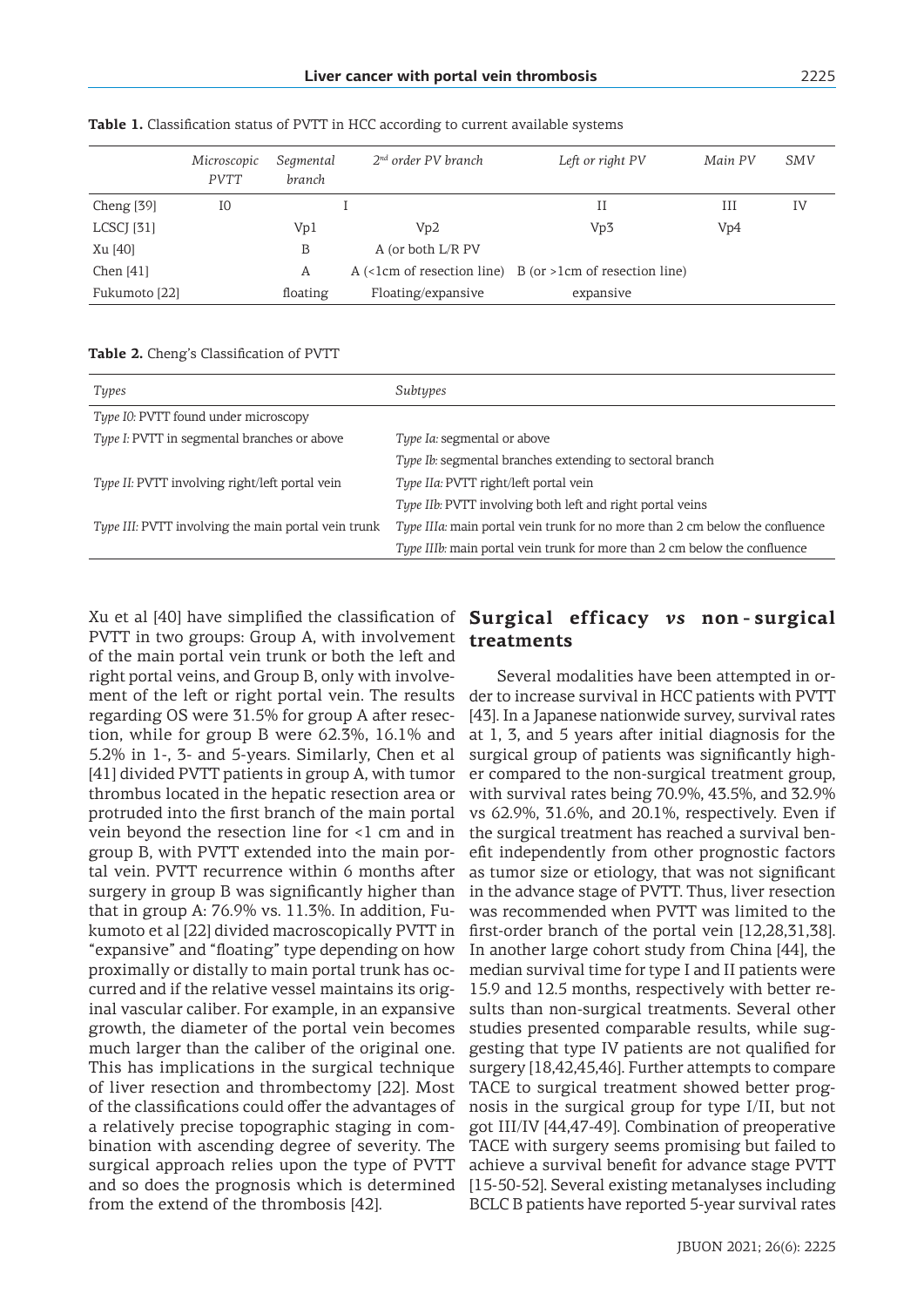for surgery vs. TACE 45% vs. 23%, respectively and OS higher in liver resection than in TACE. Moreover, there has been no reliable study comparing resection or TACE with systemic target therapy for BCLC stage-C HCC patients. Therefore, surgery should be considered a therapeutic option tailored to a carefully selected group of BCLC stage-B HCC patients with well-preserved liver function [24,53- 55]. Another metanalysis showed that HHC patients with branch type PVTT and surgery had better result in terms of prognosis, but showed no benefit over TACE or Sorafenib, in patients with main PVTT [56-59], whereas other studies published, showed that TACE is associated with similar outcomes, when treating patients with type III PVTT (p=0.541) [60]. In Western countries on the contrary, the first-line treatment option for HCC-PVTT is sorafenib, with median survival 10.7 months (6.5 months in the Eastern countries) [46]. Even if sorafenib efficacy is not well established in PVTT patients, OS of 8.1 months was demonstrated [61] while in an Asia-Pacific trial [62,63], sorafenib was associated with modest prolongation of survival (5.6 vs. 4.1 months).

In addition, the effect of Radiotherapy compared to surgery in a subgroup analysis showed that the 2-year OS in type I PVTT receiving 3D conformal radiotherapy -CRT and surgery are 39% and 53%, respectively  $(p<0.001)$  indicating that surgery is superior to radiotherapy in terms of efficacy while in type II PVTT the effect of both modalities was similar [64]. While modern radiotherapy, particularly in combination with other treatment options, may be feasible for HCC patients with PVTT, additional evidence is needed to confirm a survival benefit [63].

### **Surgical methods and techniques**

Despite the fact that non- surgical treatment is recommended in HCC with PVTT patients, liver resection could be proposed in well selected cases based on the available scientific data. Decreased portal pressure after removal of the tumor thrombus might improve liver function and quality of life and potentially prolong survival [39,57]. Taking into account data that report median survival for type I-IV PVTT 6.2 to 64 months in patients who underwent resection and around 3 months for conservative treatments in type I-II, it seems reasonable that resection pathways might be the most promising option to follow [13,65]. However, surgery, due to technical challenges along with the underlying cirrhosis have been limited historically to patients with PVTT distally to fist order branch [63,66-68].

Child status, extrahepatic spread, classification of PVTT and total removal of thrombus are parameters that need to be carefully considered before offering aggressive surgical treatment [36,44]. Some controversy still exists regarding the theoretical advantage of anatomical resection to non-anatomical, because anatomical resection can remove satellite lesions along the portal peripheral branches, but the significance has not been established in current practice. As a result, several surgical techniques have been introduced. Depending on the level of thrombus to the liver resection line, *en bloc* resection could be achieved. For example, for Cheng's Type I PVTT a segmentectomy could be performed, while a formal hemihepatectomy is indicated for a Type II. On the other hand, if PVTT extends the resection line (Type III/IV), hepatectomy and thrombectomy plus portal vein reconstruction is the suitable technique [44,46].

Major liver resections however, accordingly to PVTT extension could impair liver function and for this reason en bloc resections are occasionally abandoned. In the so called peeling off (PO) technique, the thrombus is removed from the internal wall of the portal veins along with sparing parenchyma tumor resection. In this manner portal vein reconstruction is not necessary and the liver function could be maintained since lesser resections are applied. This approach is supported by the hypothesis that the risk of cancer spread could not be higher since blood flow is already exposed to tumor cells and that tumor thrombus rarely infiltrates the portal vein wall [17]. Inoque et al [17] have presented satisfactory results with 3- and 5-year OS rates for the PO group 46% and 39%, respectively, and comparable with those of the en bloc group (41% and 41%). Excellent results have been presented regarding this type of thrombectomy with 5-year survival rate in Vp3 and Vp4 up to 21.2% and with no difference in terms of long-term outcomes [69]. On the contrary Zhang et al [70] showed a significantly increased recurrence rate of vascular invasion when compared with the en bloc group (23.9% vs. 9.7%, respectively, p=0.005).

In addition, the back flow technique introduced by Fukumoto et al [22] treating patients with contralateral first portal branch PVTT with crushing and suctioning using the back flow pressure of the portal system has been linked with 1-, 3-, and 5-year OS rates of 53.6, 15.3 and 7.7%, respectively. Ban et al [66] improved the outcomes in type Vp3/Vp4 patients with the 'thrombectomy first' technique presenting 1-, 3- and 5-year survival rates of 69.6%, 37.4%, and 22.4%. Even if in the aforementioned studies the results regarding the recurrence at liver remnant, residual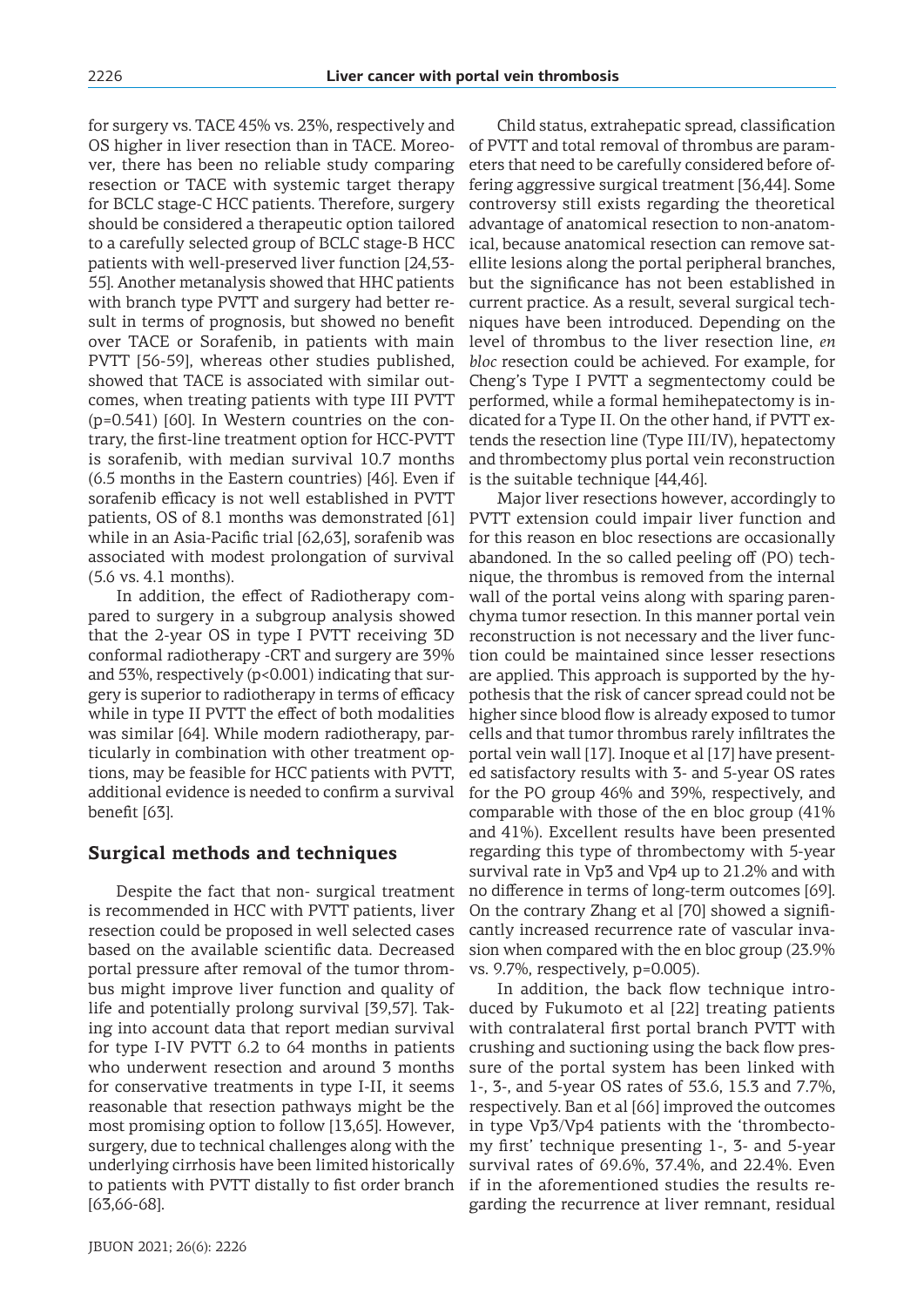vein tumor and disseminated peritoneal disease are promising further studies need to confirm and justify these outcomes [16,17,27,70,71]. Based on the location and extent of PVTT, commonly used more often with complications related to degree surgical methods are summarized in (Figure 1). As stated, surgery could be feasible and effective in advance stages of HCC and should be considered on a case-by-case basis. Clinicians should be aware of the disadvantages of various strategies and the relative aggressive approach must be tailored to each patient [72,73].

### **Conclusion**

Patients harboring HCC with PVTT present of cirrhosis and have worse prognosis [74,75]. Accuracy of the classification of PVTT is paramount, when aggressive surgical treatment has been anticipated. Careful appreciation of predictors that are associated with dismal prognosis is necessary before planning major resection. Combination treatment strategies as a feasible treatment mo-



**Figure 1.** Patterns of tumor thrombus and proposed surgical techniques relative to PVTT classification (author's work).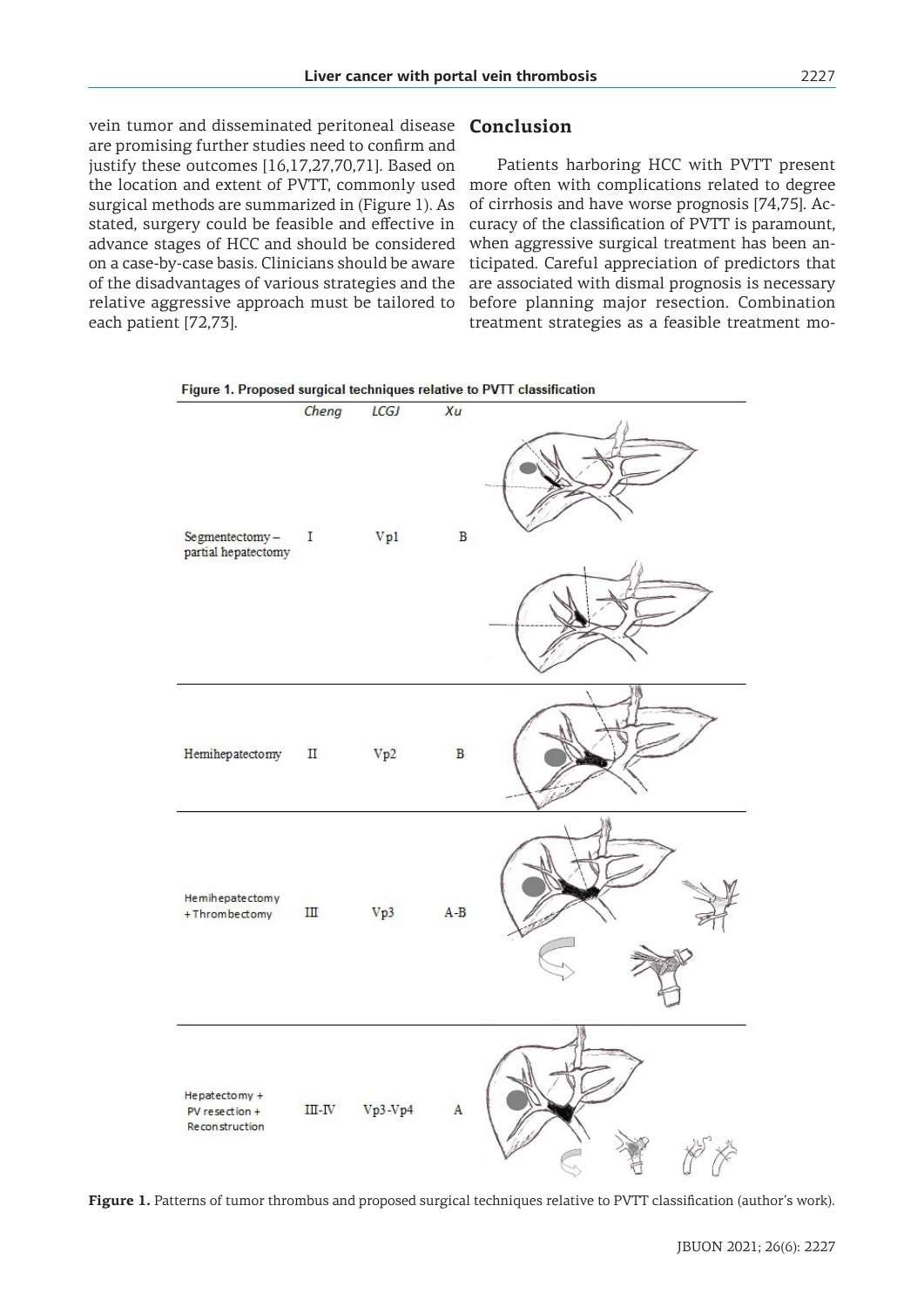dality should be performed after careful selection. Furthermore, the implementation of downstaging techniques could increase the pool of patients that could benefit from surgery afterwards. Despite the fact that PVTT is a major prognostic factor, efforts to improve prognosis in such patients, rending the necessity to implement liver resection in future treatment guidelines must be seriously considered. Well-designed studies should focus on this issue comparing surgery to other treatment strategies with ultimate purpose to improve outcomes, to increase pool of patients to be treated and to reduce

tumor recurrence. In the future combination of biomarkers, sophisticated imagines and individualized treatment according to the extent of PVTT could add more than improvement in quality of life in these patients.

## **Financial Disclosure:** None.

#### **Conflict of interests**

The authors declare no conflict of interests.

## **References**

- 1. Siegel RL, Miller KD, Jemal A. Cancer statistics, 2020. CA Cancer J Clin 2020;70:7-30.
- 2. Petrick JL, Florio AA, Loomba R, McGlynn KA. Have incidence rates of liver cancer peaked in the United States? Cancer 2020;126:3151-5.
- Cheng S, Chen M, Cai J; National Research Cooperative Group for Diagnosis and Treatment of Hepatocellular Carcinoma with Tumor Thrombus. Chinese expert consensus on multidisciplinary diagnosis and treatment of hepatocellular carcinoma with portal vein tumor thrombus: (2016 edition). Oncotarget 2017;8:8867-76.
- 4. Poon RT, Fan ST, Lo CM, Liu CL, Wong J. Intrahepatic recurrence after curative resection of hepatocellular carcinoma: long-term results of treatment and prognostic factors. Ann Surg 1999;229:216-22.
- 5. Chan SL, Chong CC, Chan AW, Poon DM, Chok KS. Management of hepatocellular carcinoma with portal vein tumor thrombosis: Review and update at 2016. World J Gastroenterol 2016;22:7289-7300.
- 6. Llovet JM, Bustamante J, Castells A et al. Natural history of untreated nonsurgical hepatocellular carcinoma: rationale for the design and evaluation of therapeutic trials. Hepatology 1999;29:62-7.
- 7. Quirk M, Kim YH, Saab S, Lee EW. Management of hepatocellular carcinoma with portal vein thrombosis. World J Gastroenterol 2015;21:3462-71.
- 8. Pirisi M, Avellini C, Fabris C et al. Portal vein thrombosis in hepatocellular carcinoma: age and sex distribution in an autopsy study. J Cancer Res Clin Oncol 1998;124:397-400.
- 9. Huo L, Wei W, Yan Z et al. Short-term and long-term outcomes of liver resection for HCC patients with portal vein tumor thrombus. Cell Biosci 2019;9:23.
- 10. Carr BI, Pancoska P, Branch RA. Tumor and liver determinants of prognosis in unresectable hepatocellular carcinoma: a large case cohort study. Hepatol Int 2009;4:396-405.
- 11. Akkiz H, Carr BI, Kuran S et al. Macroscopic Portal Vein Thrombosis in HCC Patients. Can J Gastroenterol Hepatol 2018;2018:3120185.
- 12. Kokudo T, Hasegawa K, Matsuyama Y et al. Liver Cancer Study Group of Japan. Survival benefit of liver resection for hepatocellular carcinoma associated with portal vein invasion. J Hepatol 2016;65:938-43.
- 13. Ho MC, Hasegawa K, Chen XP et al. Surgery for Intermediate and Advanced Hepatocellular Carcinoma: A Consensus Report from the 5th Asia-Pacific Primary Liver Cancer Expert Meeting (APPLE 2014). Liver Cancer 2016;5:245-56.
- 14. Heimbach JK, Kulik LM et al. AASLD guidelines for the treatment of hepatocellular carcinoma. Hepatology 2018;67:358-80.
- 15. Yamamoto Y, Ikoma H, Morimura R et al. Post-hepatectomy survival in advanced hepatocellular carcinoma with portal vein tumor thrombosis. World J Gastroenterol 2015;21:246-53.
- 16. Shaohua L, Qiaoxuan W, Peng S et al. Surgical Strategy for Hepatocellular Carcinoma Patients with Portal/Hepatic Vein Tumor Thrombosis. PLoS One. 2015;10:e0130021.
- 17. Inoue Y, Hasegawa K, Ishizawa T et al. Is there any difference in survival according to the portal tumor thrombectomy method in patients with hepatocellular carcinoma? Surgery 2009;145:9-19.
- 18. Minagawa M, Makuuchi M. Treatment of hepatocellular carcinoma accompanied by portal vein tumor thrombus. World J Gastroenterol 2006;12:7561-7.
- 19. Forner A, Llovet JM, Bruix J. Hepatocellular carcinoma. Lancet 2012;379:1245-55.
- 20. Sangiovanni A, Triolo M, Iavarone M et al. Multimodality treatment of hepatocellular carcinoma: How field practice complies with international recommendations. Liver Int 2018;38:1624-34.
- 21. Bruix J, Sherman M. American Association for the Study of Liver Diseases. Management of hepatocellular carcinoma: an update. Hepatology 2011;53:1020-2.
- 22. Fukumoto T, Kido M, Takebe A et al. New macroscopic classification and back-flow thrombectomy for advanced hepatocellular carcinoma with portal vein tumor thrombus invading the contralateral second portal branch. Surg Today 2017;47:1094-1103.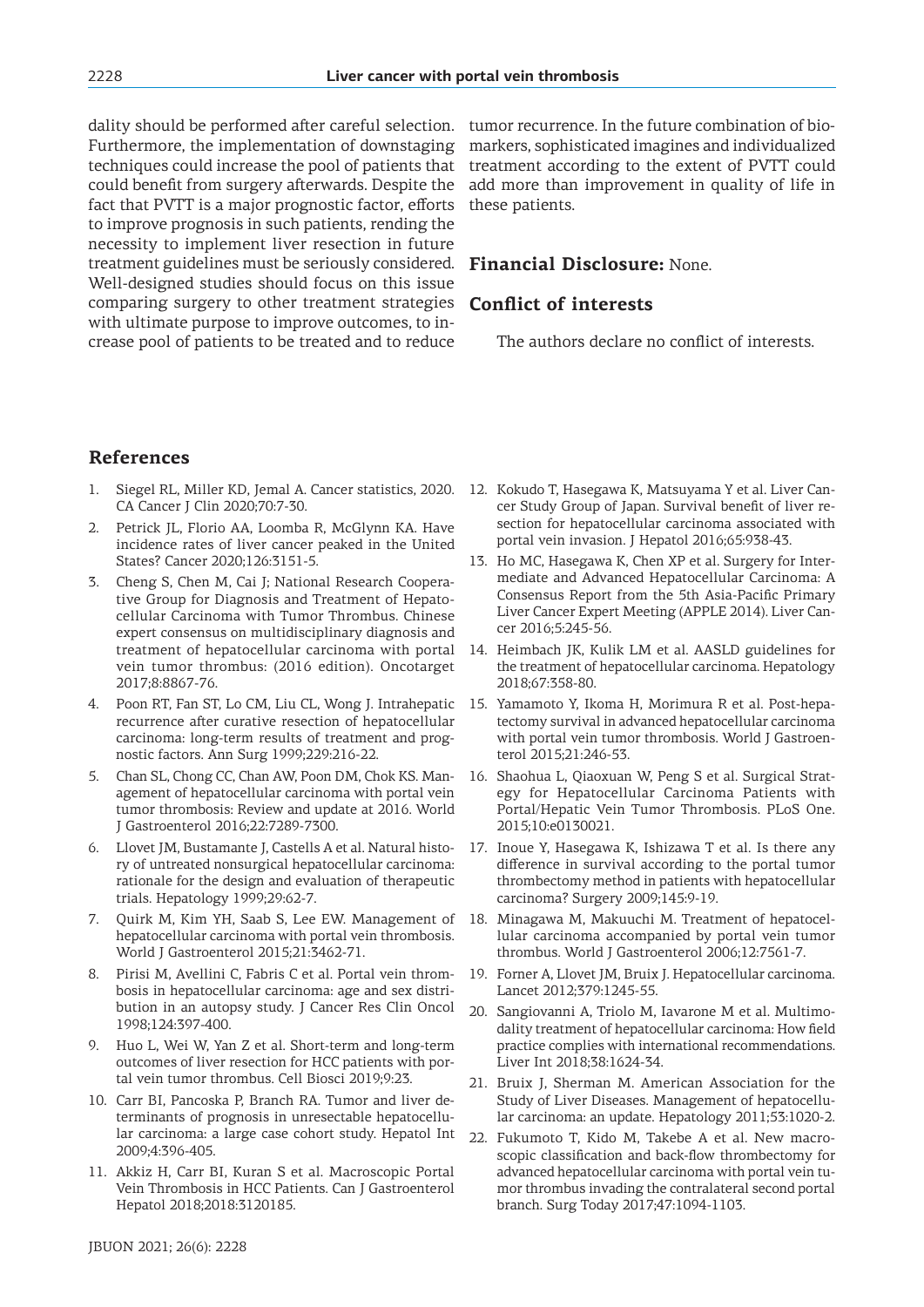- 23. Vitale A, Burra P, Frigo AC et al. Italian Liver Cancer (ITA.LI.CA) group. Survival benefit of liver resection for patients with hepatocellular carcinoma across different Barcelona Clinic Liver Cancer stages: a multicentre study. J Hepatol 2015;62:617-24.
- 24. Hyun MH, Lee YS, Kim JH et al. Hepatic resection compared to chemoembolization in intermediate- to advanced-stage hepatocellular carcinoma: A meta-analysis of high-quality studies. Hepatology 2018;68:977-93.
- 25. Chen JS, Wang Q, Chen XL et al. Clinicopathologic characteristics and surgical outcomes of hepatocellular carcinoma with portal vein tumor thrombosis. J Surg Res 2012;175:243-50.
- 26. Lin DX, Zhang QY, Li X, Ye QW, Lin F, Li LL. An aggressive approach leads to improved survival in hepatocellular carcinoma patients with portal vein tumor thrombus. J Cancer Res Clin Oncol 2011;137:139-49.
- 27. Higaki T, Yamazaki S, Moriguchi M, Nakayama H, Kurokawa T, Takayama T. Indication for surgical resection in patients with hepatocellular carcinoma with major vascular invasion. Biosci Trends 2017;11:581-7.
- 28. Cheng S, Yang J, Shen F et al. Multidisciplinary management of hepatocellular carcinoma with portal vein tumor thrombus - Eastern Hepatobiliary Surgical Hospital consensus statement. Oncotarget 2016;7:40816- 29.
- 29. Woo HY, Heo J. New perspectives on the management of hepatocellular carcinoma with portal vein thrombosis. Clin Mol Hepatol 2015;21:115-21.
- 30. Omata M, Lesmana LA, Tateishi R et al. Asian Pacific Association for the Study of the Liver consensus recommendations on hepatocellular carcinoma. Hepatol Int 2010;4:439-74.
- 31. Kudo M, Matsui O, Izumi N et al. Liver Cancer Study Group of Japan. JSH Consensus-Based Clinical Practice Guidelines for the Management of Hepatocellular Carcinoma: 2014 Update by the Liver Cancer Study Group of Japan. Liver Cancer 2014;3:458-68.
- 32. Korean Liver Cancer Study Group (KLCSG); National Cancer Center, Korea (NCC). 2014 KLCSG-NCC Korea Practice Guideline for the Management of Hepatocellular Carcinoma. Gut Liver 2015;9:267-317.
- 33. Bolondi L, Burroughs A, Dufour JF et al. Heterogeneity of patients with intermediate (BCLC B) Hepatocellular Carcinoma: proposal for a subclassification to facilitate treatment decisions. Semin Liver Dis 2012;32:348-59.
- 34. Sun JX, Shi J, Li N et al. Portal vein tumor thrombus is a bottleneck in the treatment of hepatocellular carcinoma. Cancer Biol Med 2016;13:452-8.
- 35. Liu Q, Zhang A, Xu W, Dong J. A new view of the roles of blood flow dynamics and Kupffer cell in intra-hepatic metastasis of hepatocellular carcinoma. Med Hypotheses 2011;77:87-90.
- 36. Wang JC, Xia AL, Xu Y, Lu XJ. Comprehensive treatments for hepatocellular carcinoma with portal vein tumor thrombosis. J Cell Physiol 2019;234:1062-70.
- 37. Tang Y, Yu H, Zhang L et al. Experimental study on enhancement of the metastatic potential of portal vein tumor thrombus-originated hepatocellular carcinoma cells using portal vein serum. Chin J Cancer Res 2014;26:588-95.
- 38. Kudo M, Kitano M, Sakurai T, Nishida N. General Rules for the Clinical and Pathological Study of Primary Liver Cancer, Nationwide Follow-Up Survey and Clinical Practice Guidelines: The Outstanding Achievements of the Liver Cancer Study Group of Japan. Dig Dis 2015;33:765-70.
- 39. Shi J, Lai EC, Li N et al. A new classification for hepatocellular carcinoma with portal vein tumor thrombus. J Hepatobiliary Pancreat Sci 2011;18:74-80.
- 40. Xu JF, Liu XY, Wang S, Wen HX. Surgical treatment for hepatocellular carcinoma with portal vein tumor thrombus: a novel classification. World J Surg Oncol 2015;13:86.
- 41. Chen XP, Qiu FZ, Wu ZD et al. Effects of location and extension of portal vein tumor thrombus on long-term outcomes of surgical treatment for hepatocellular carcinoma. Ann Surg Oncol 2006;13:940-6.
- 42. Chan SL, Chong CC, Chan AW, Poon DM, Chok KS. Management of hepatocellular carcinoma with portal vein tumor thrombosis: Review and update at 2016. World J Gastroenterol 2016;22:7289-300.
- 43. Takizawa D, Kakizaki S, Sohara N et al. Hepatocellular carcinoma with portal vein tumor thrombosis: clinical characteristics, prognosis, and patient survival analysis. Dig Dis Sci 2007;52:3290-5.
- 44. Wang K, Guo WX, Chen MS et al. Multimodality Treatment for Hepatocellular Carcinoma With Portal Vein Tumor Thrombus: A Large-Scale, Multicenter, Propensity Matching Score Analysis. Medicine (Baltimore) 2016;95:e3015.
- 45. Shi J, Lai EC, Li N et al. Surgical treatment of hepatocellular carcinoma with portal vein tumor thrombus. Ann Surg Oncol 2010;17:2073-80.
- 46. Peng SY, Wang XA, Huang CY et al. Better surgical treatment method for hepatocellular carcinoma with portal vein tumor thrombus. World J Gastroenterol 2018;24:4527-35.
- 47. Peng ZW, Guo RP, Zhang YJ, Lin XJ, Chen MS, Lau WY. Hepatic resection versus transcatheter arterial chemoembolization for the treatment of hepatocellular carcinoma with portal vein tumor thrombus. Cancer 2012;118:4725-36.
- 48. Liu PH, Lee YH, Hsia CY et al. Surgical resection versus transarterial chemoembolization for hepatocellular carcinoma with portal vein tumor thrombosis: a propensity score analysis. Ann Surg Oncol 2014;21:1825- 33.
- 49. Zheng N, Wei X, Zhang D et al. Hepatic resection or transarterial chemoembolization for hepatocellular carcinoma with portal vein tumor thrombus. Medicine (Baltimore) 2016;95:e3959.
- 50. Chong JU, Choi GH, Han DH et al. Downstaging with Localized Concurrent Chemoradiotherapy Can Identify Optimal Surgical Candidates in Hepatocellular Carcinoma with Portal Vein Tumor Thrombus. Ann Surg Oncol 2018;25:3308-15.
- 51. Li N, Feng S, Xue J et al. Hepatocellular carcinoma with main portal vein tumor thrombus: a comparative study comparing hepatectomy with or without neoadjuvant radiotherapy. HPB (Oxford) 2016;18:549-56.
- 52. Ye JZ, Zhang YQ, Ye HH et al. Appropriate treatment